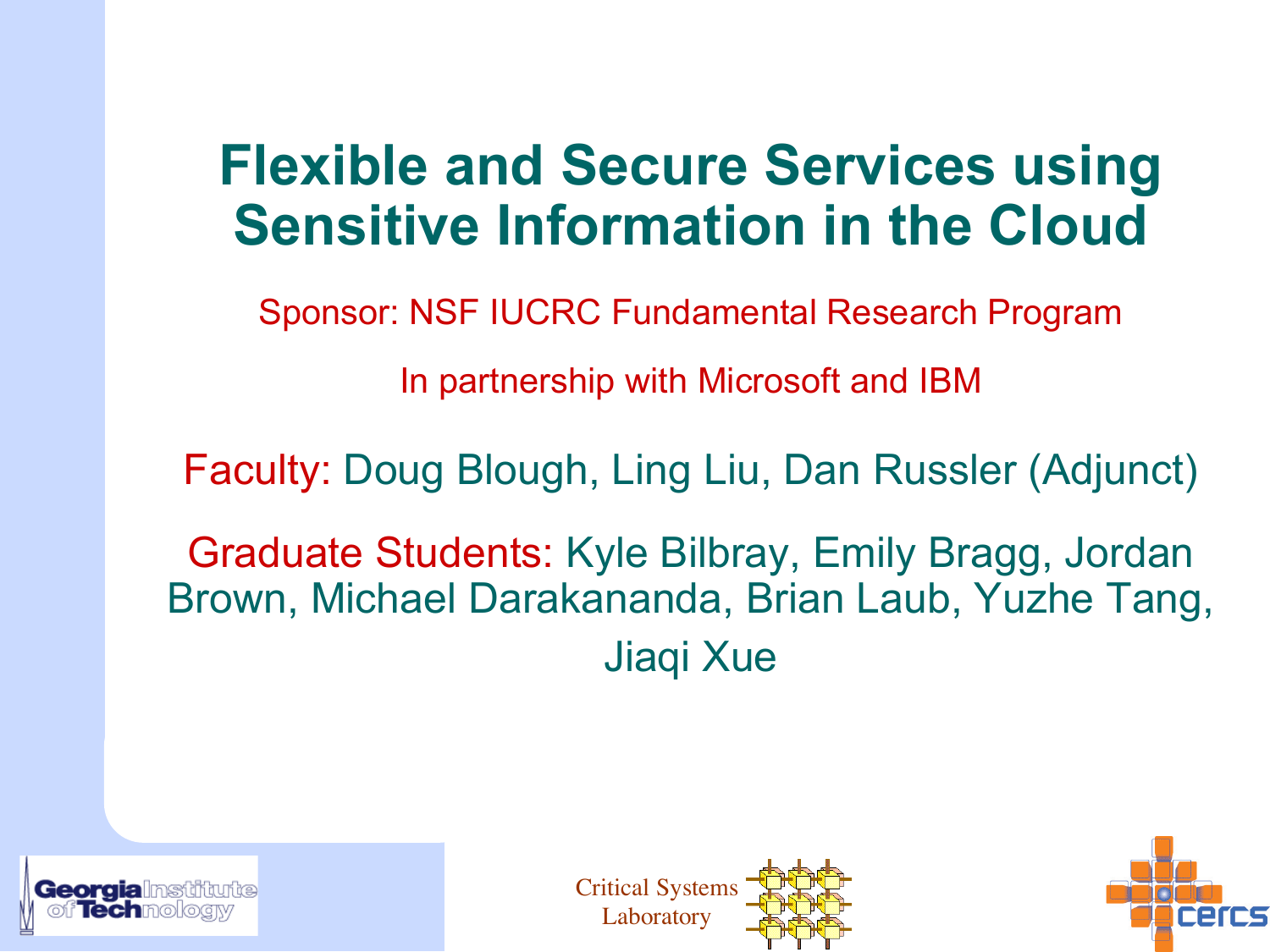### **Background**

- Reluctance to host services with business-critical information and/or sensitive personal information in clouds
	- Cloud resources are shared with other users, possibly even direct competitors
	- Cloud providers typically have full and unfettered access to user data
- *Project goal:* Develop and evaluate an architecture and underlying mechanisms for flexible, secure and privacy-preserving execution of services in clouds (use health as the driving application area)





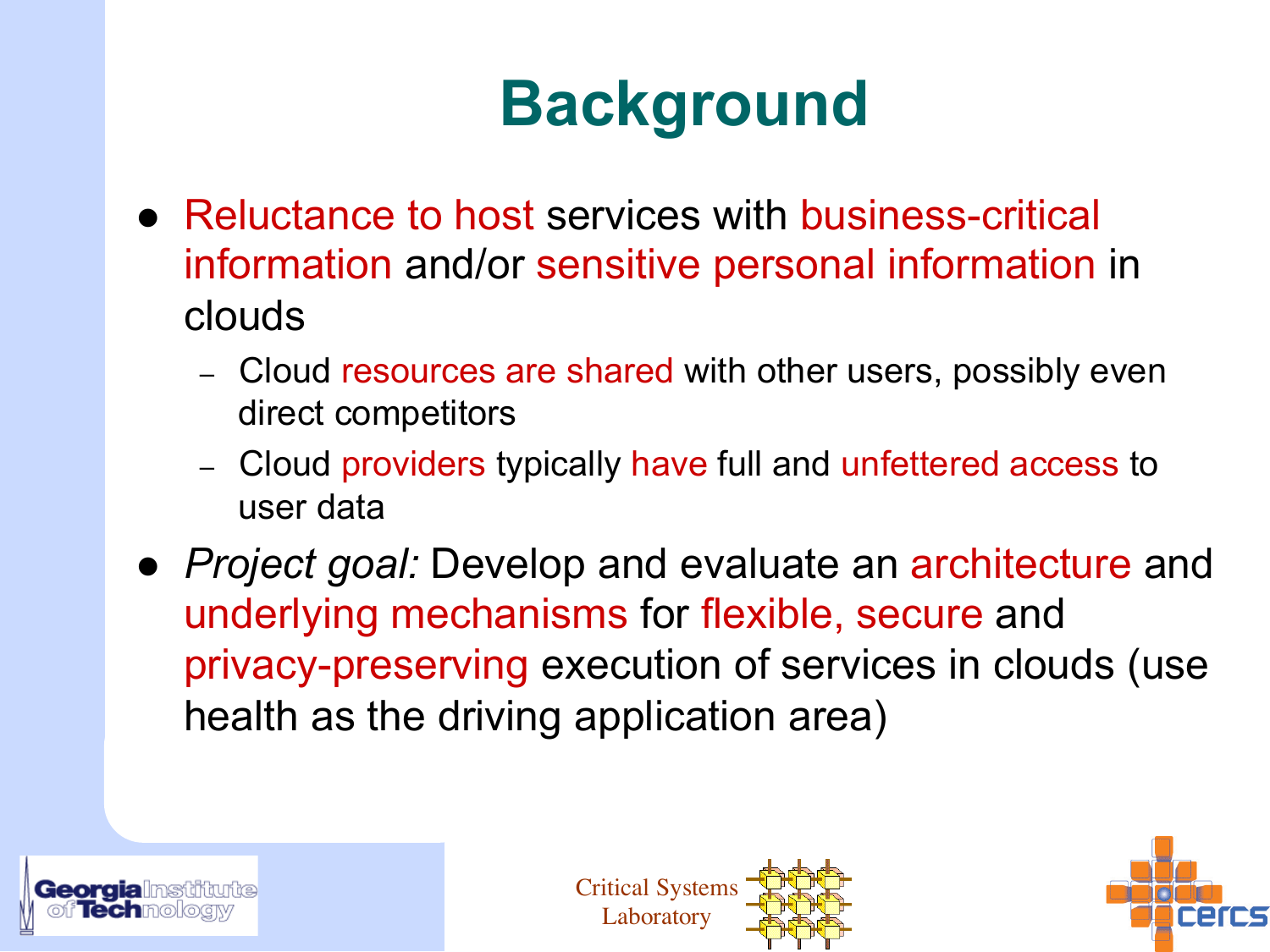### **Research Thrusts and Architecture**

- Information trust, integrity and provenance signature schemes, information flow monitoring/control
- Leveraging cloud resources
	- Remove host OS from trusted computing base
	- Data fragmentation across multiple servers
- Operating on encrypted data

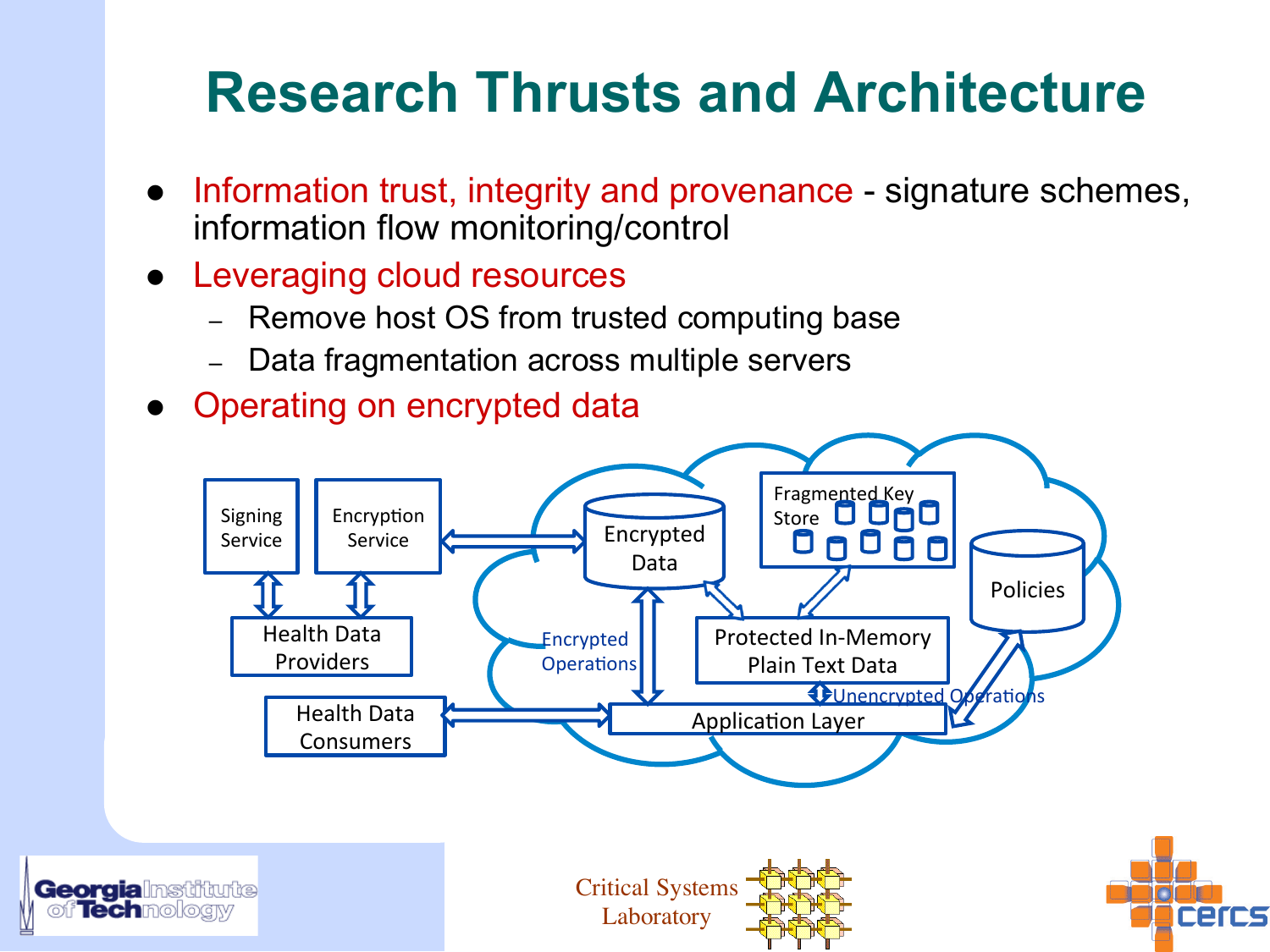### **Current Research Emphases**

#### • Flexible and secure object storage

- Encode object into multiple fragments (replicas, secret shares, erasure-coded pieces, etc.)
- Support many different encodings, including user-defined ones
- Store fragments across availability zones, administrative zones, and virtual nodes per user-specified requirements
- **Programming support for use of protected memory** 
	- Protected memory allocated by hypervisor, not visible to dom0
	- Create versions of malloc() and free() for allocation/deallocation of protected memory
	- Provide support for "protected code segments" and "protected function execution"
- **Granular information flow controll** 
	- Ability to perform fine-grain tracking of sensitive information flow and block unauthorized accesses





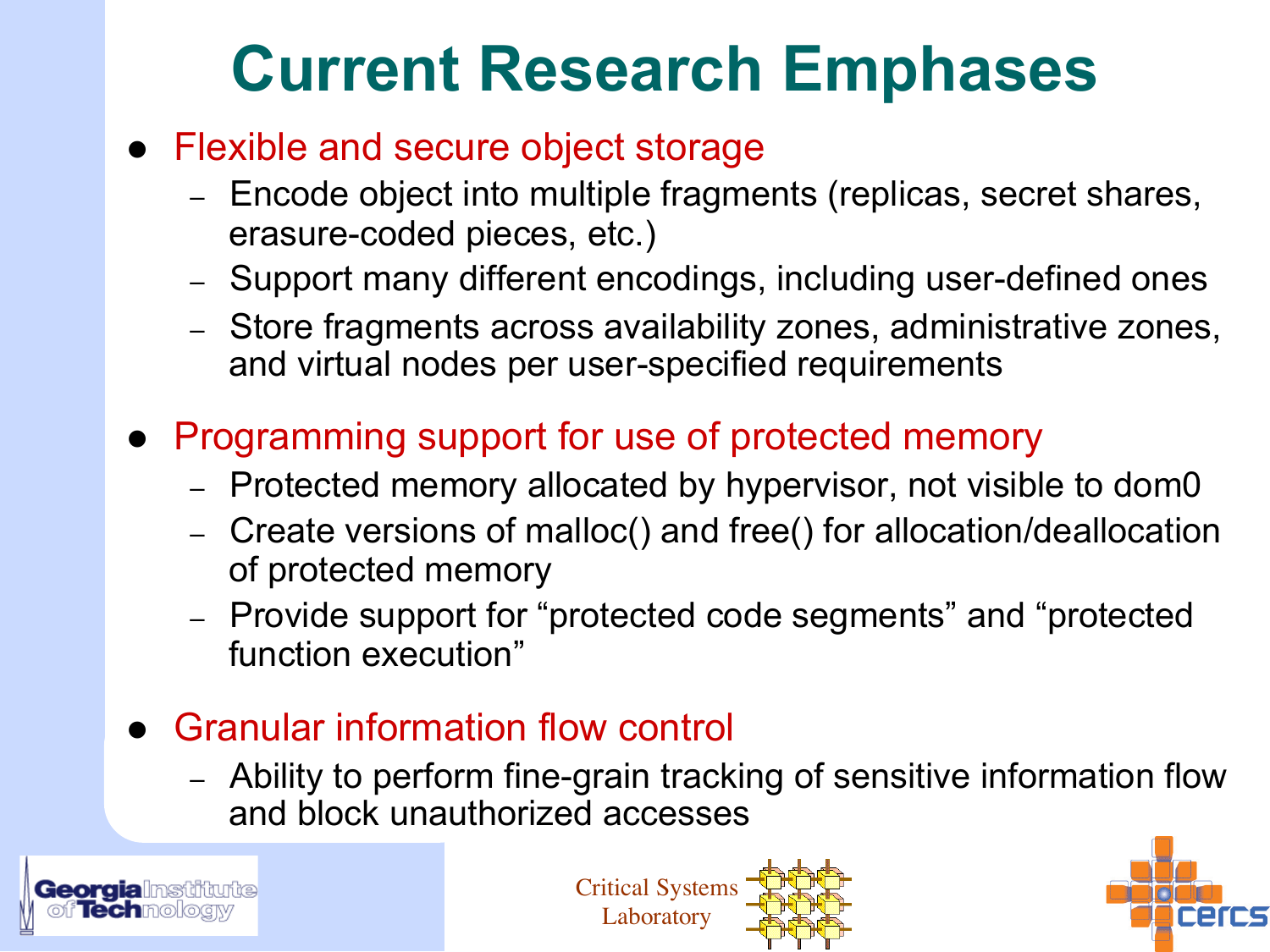### **Primary Research Platform**

- 82-node cluster operated by GT-CERCS and running OpenStack (www.openstack.org)
- OpenStack was started by Rackspace but now includes numerous companies, organizations, and individuals (~6700 people)
- OpenStack provides compute, networking, and storage services (Swift) on top of any major hypervisor (KVM, Xen, VMWare, Hyper-V, etc.)





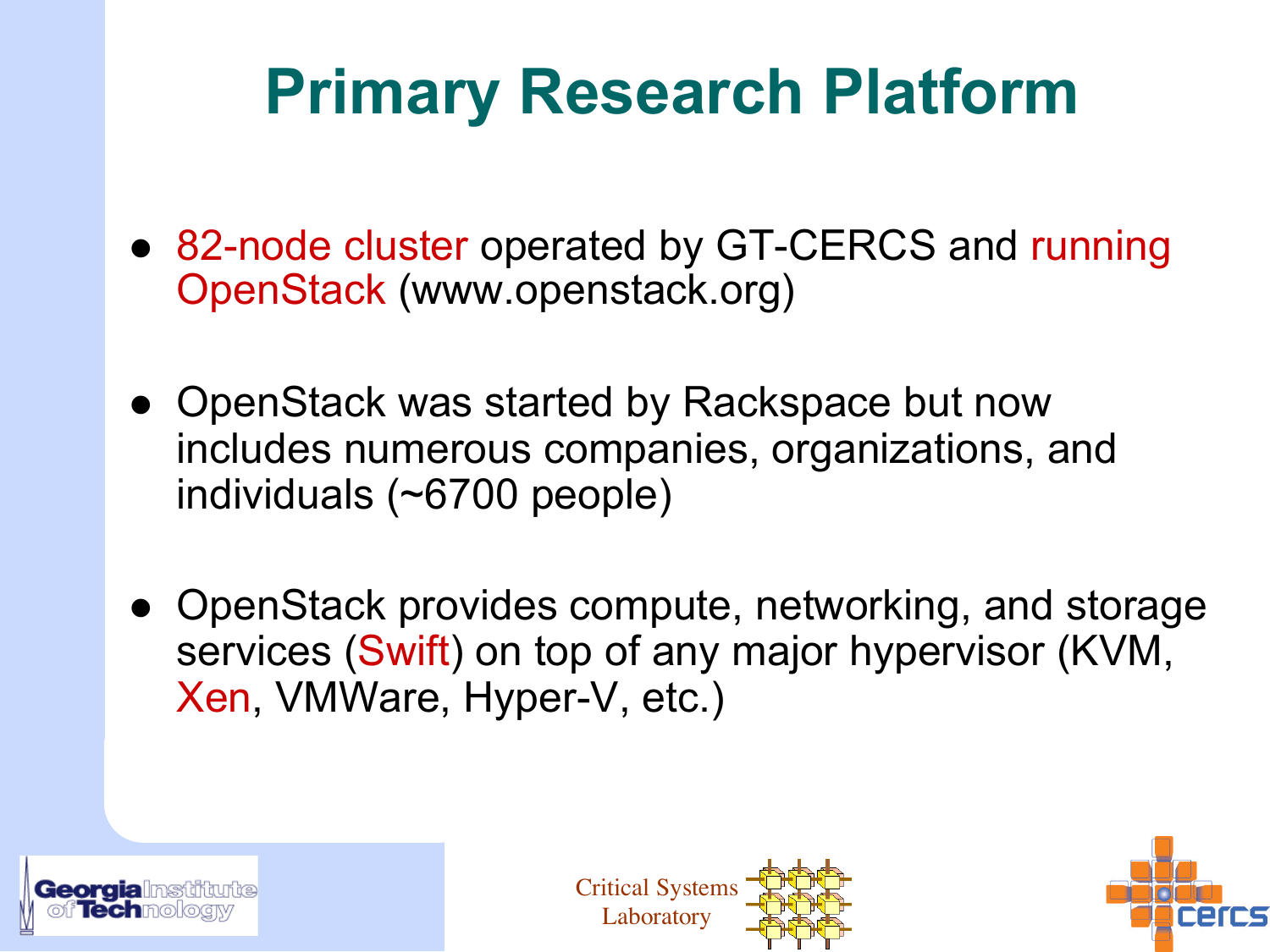### A Flexible and Secure Cloud Object Storage Service

- Cloud service that provides options for data storage to maintain privacy and robustness of sensitive data that needs to be operated on in the cloud
- *Flexibility:* give client control over how data is physically stored
- *Security:* protect against "insider" threats; minimize trust when surrendering data to cloud domain
- *Availability:* maintain "always there" property of cloud storage





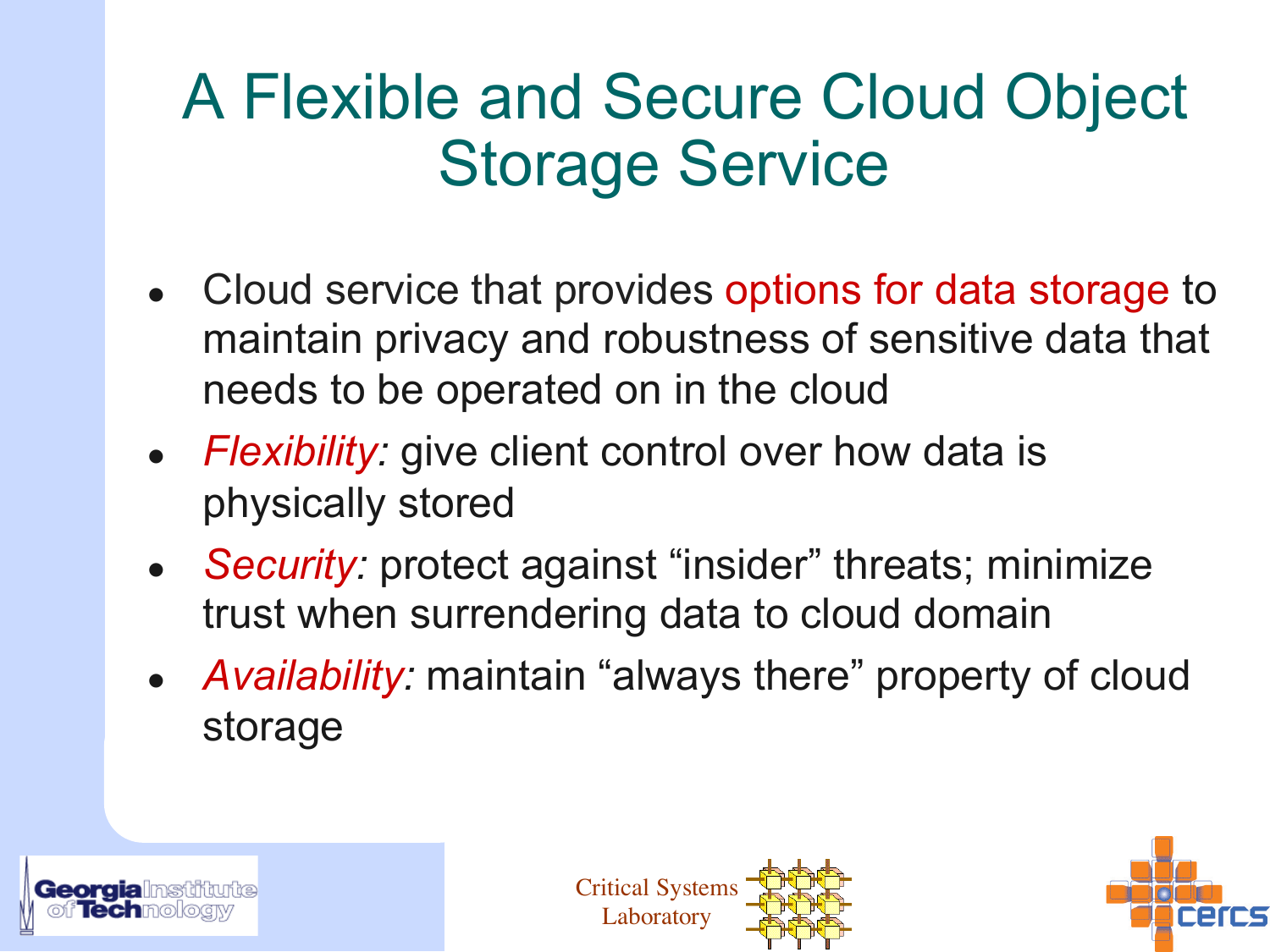## **Threats**

#### ● *Failures*

- Individual servers, racks, other physical infrastructure
- Entire data center

#### ● *Attacks*

- Other cloud users/applications (VM isolation)
- Cloud provider's administrators
	- Hypervisor-protected memory
	- Separate administrative domains
- Service-level
	- Service vulnerabilities
	- Service provider's administrator's





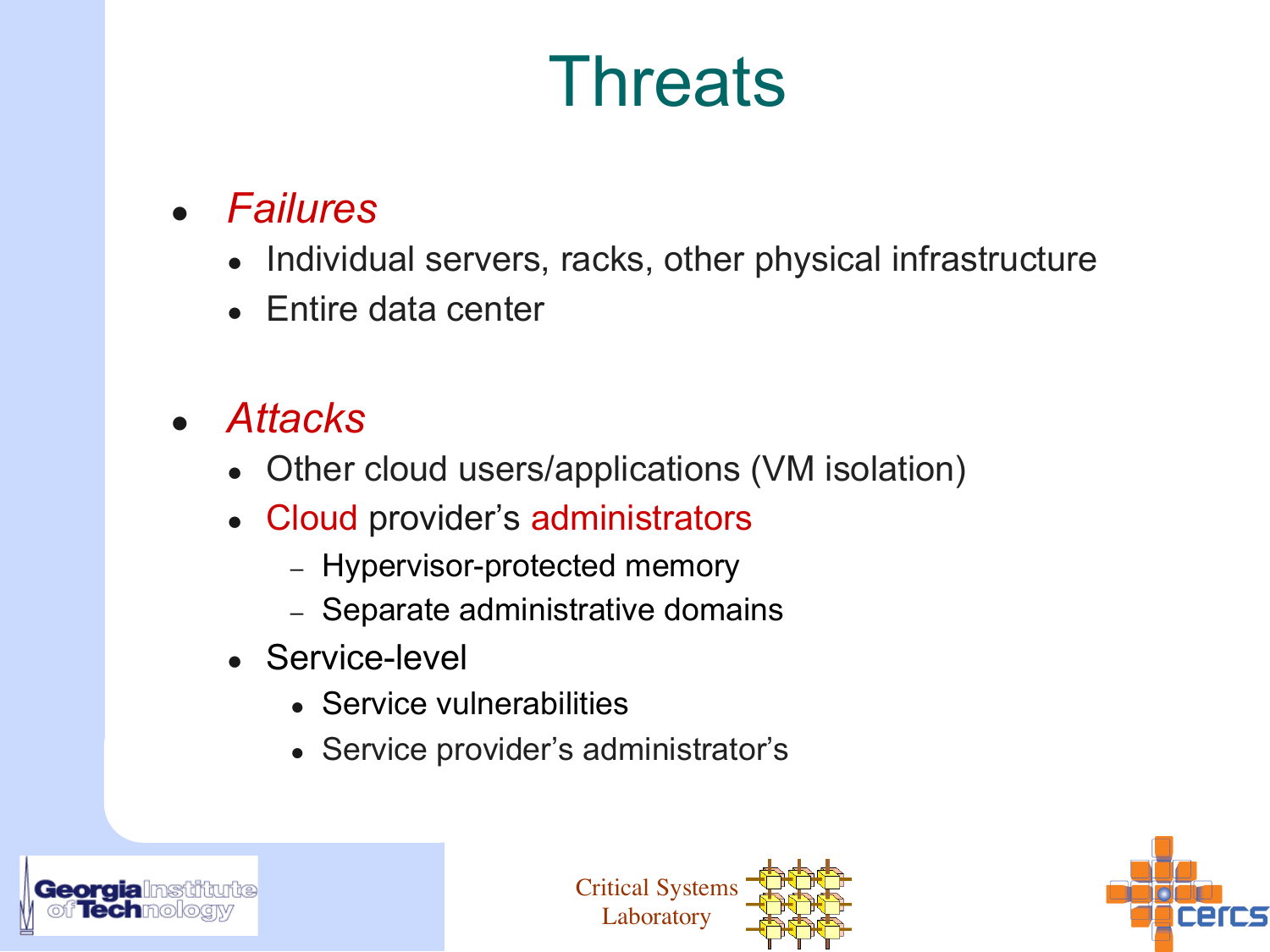### **Cloud Storage Node Organization**







**ercs**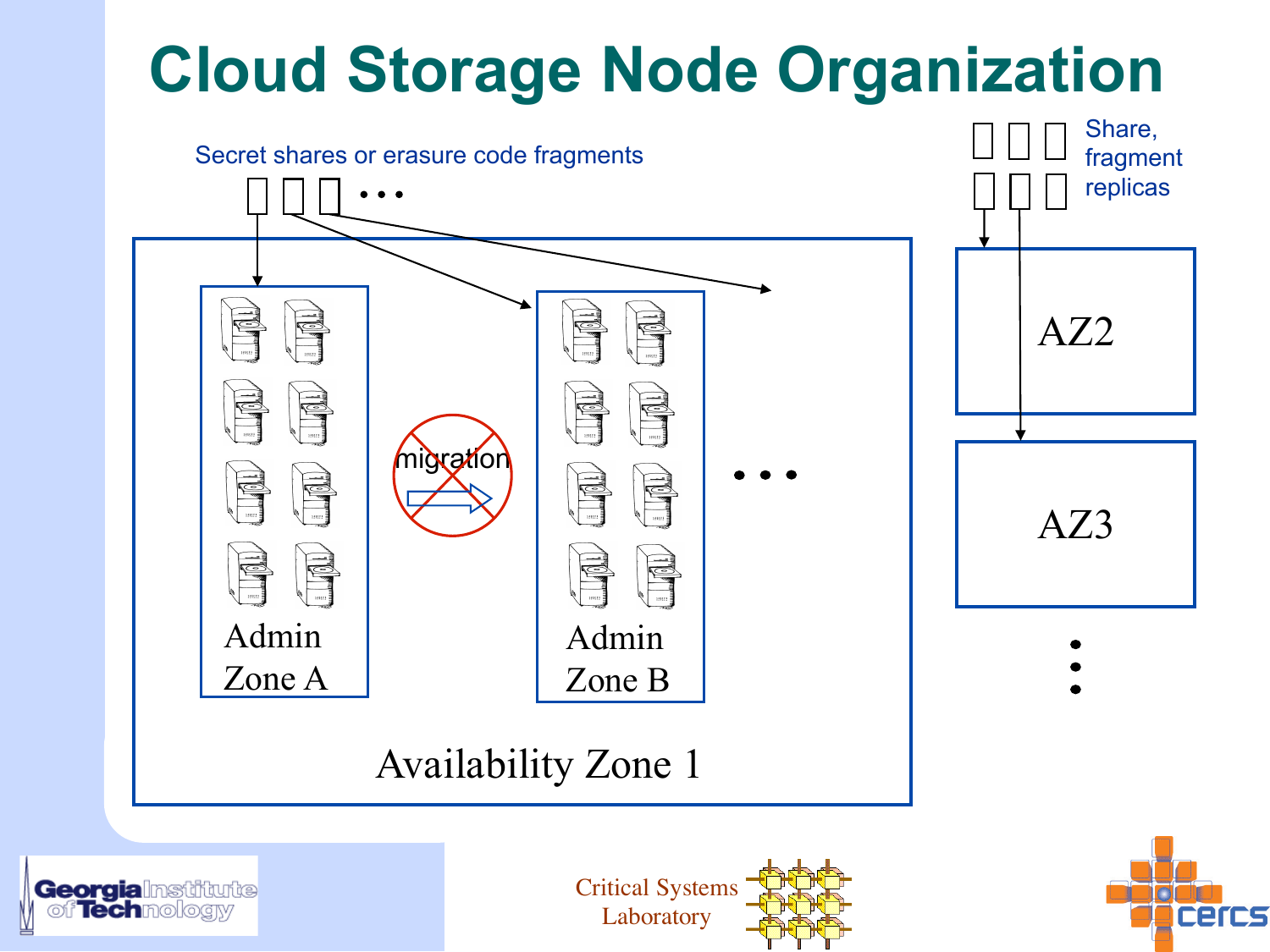### **Example Use Cases**

- Strong confidentiality, availability
	- Encrypt data on disk
	- Secret share encryption key(s) across administrative zones (so data can be decrypted and operated on in protected memory)
	- Replicate across availability zones
- Strong availability, moderate confidentiality, better performance
	- Erasure code data across administrative zones
	- Replicate across availability zones





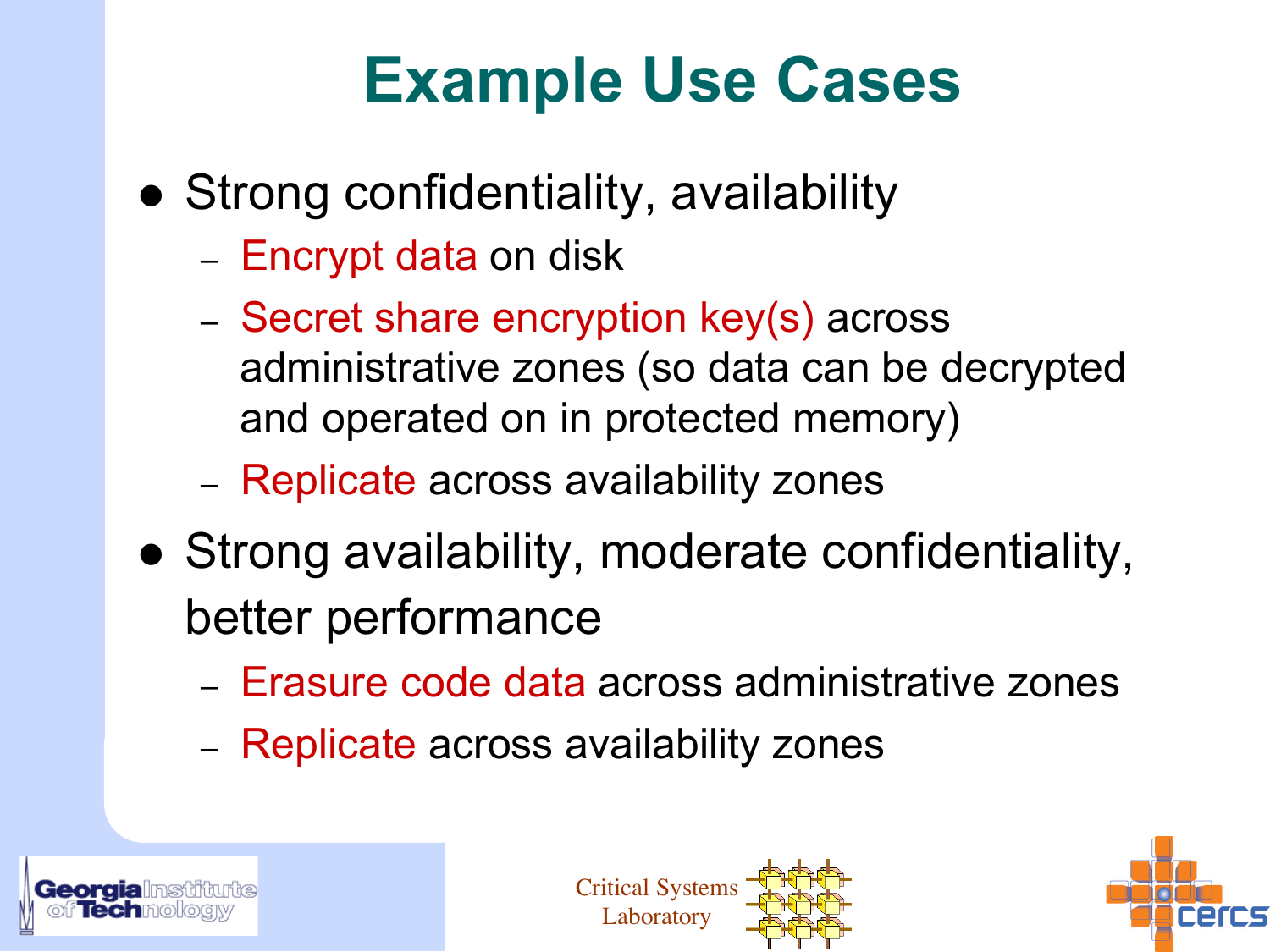## Storage Service Architecture



Metadata about object encoding, fragment locations stored in protected memory and encrypted on disk





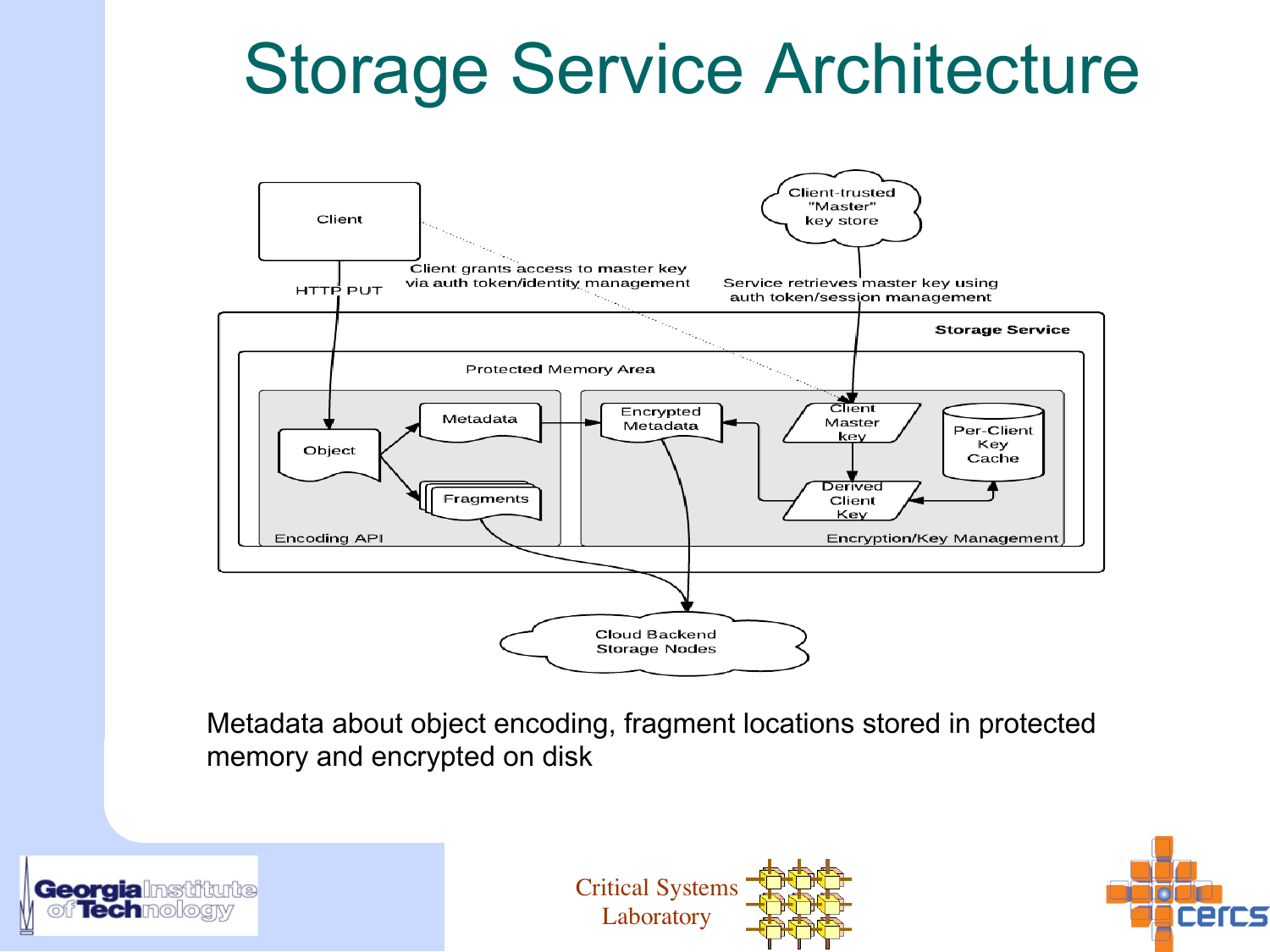## Implementation Status

- Modified build of OpenStack Swift 1.9.2
- Client dictates per-bucket encoding
- **Modular encoding API** 
	- Secret sharing: xor (n,n), Shamir (k,n)
	- Erasure coding
	- **Replication**
- Have demonstrated simple PUT/GET interface with HTTPS communication, DELETE in progress
- Metadata encrypted via 256-bit AES using service master key, per-client key derivation/management in progress





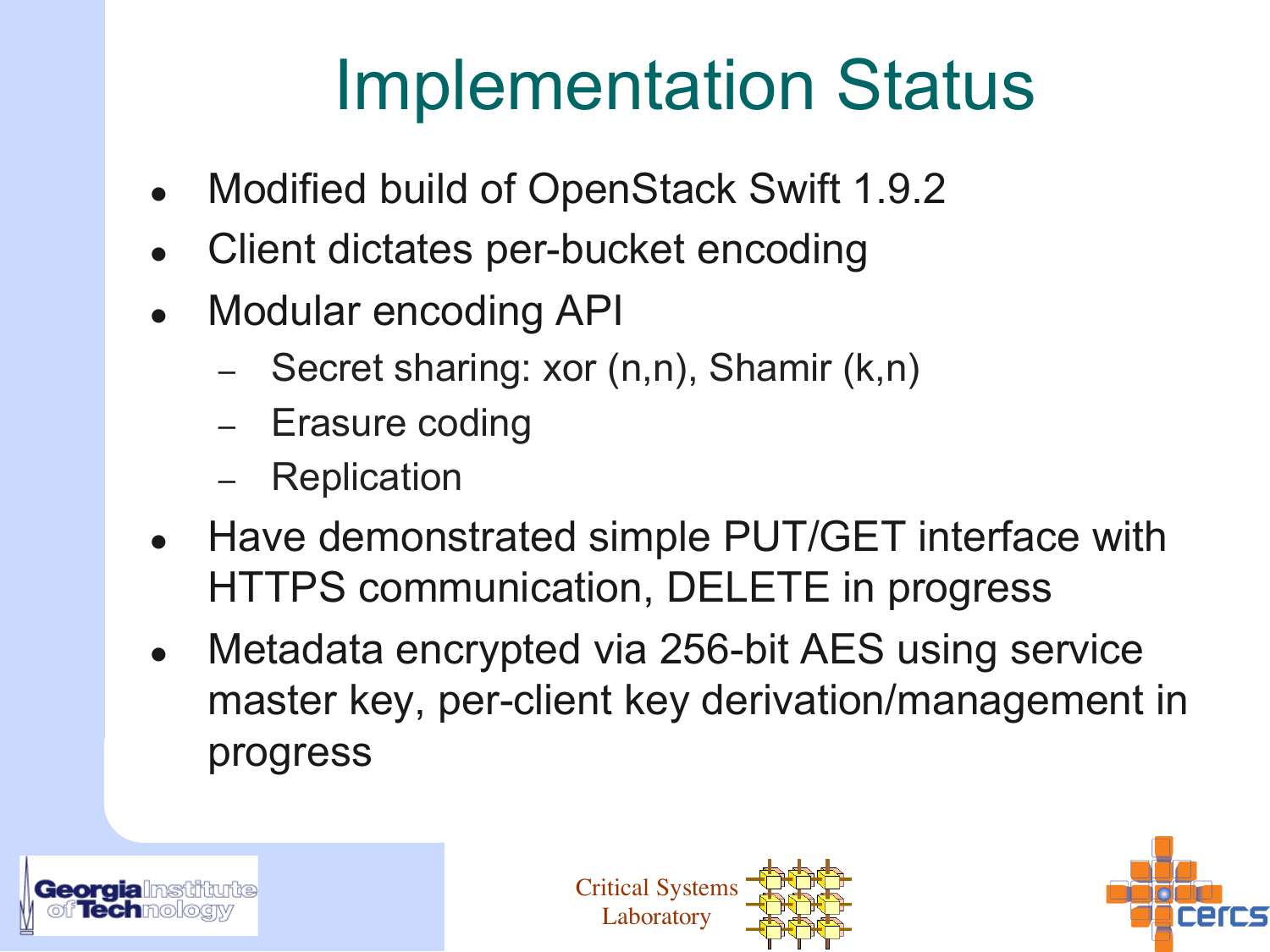# Future Work

- Evaluation of robustness, performance, security
- Modeling protected memory
- New encoding strategies, e.g. "GridSharing", intelligent fragment placement